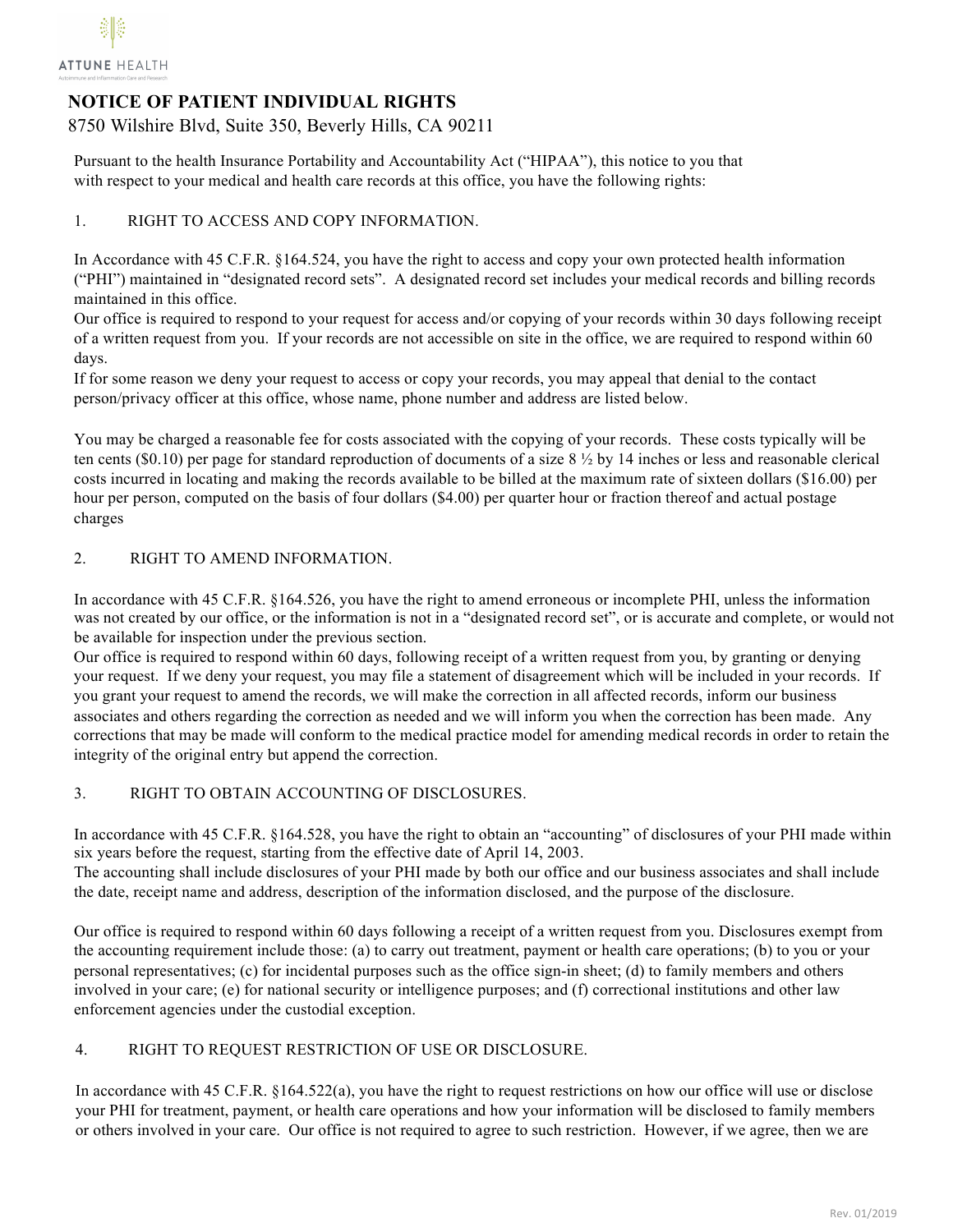

obligated to comply with that agreement unless the information is required for an emergency, or is requested for law enforcement, judicial and administrative proceedings or research.

#### 5. RIGHT TO RECEIVE CONFIDENTIAL COMMUNICATION.

In accordance with §164.522 (b), we will accommodate reasonable request from you to receive communications of your PHI by alternative means or at alternative locations. For example, you may request our office not to send certain medical information to your home, so that a family member cannot access that information.

# 6. RIGHT TO RECEIVE NOTICE OF PRIVACTY PRACTICES.

In accordance with 45 C.F.R. §164.520, you have the right to receive a notice of our office's privacy practices that describe the uses and disclosures of PHI, your rights under the Privacy Standards and our legal duties regarding PHI. We are required to inform you of your right to complain to our office or the Department of Health and Human Services (DHSS) Secretary, if you believe that your privacy rights have been violated. If you have any questions or if you wish to register a complaint, contact the administrator for your provider.

Privacy Officer 8750 Wilshire Blvd. Suite 350 Beverly Hills, CA 90211 Phone: 310-652-0010

The notice referred to in the preceding paragraph will be in plain language. Our office reserves the right to change its privacy practice in its privacy notice, but we will first publish a revised notice prior to any change in practices. Our office will provide its notice to patients upon request, at first service and on our Web Site if a web site is available.

# 7. RIGHT TO CONSENT TO OR AUTHORIZE CERTAIN USES AND DISCLOSURES.

As discussed in the section on uses and disclosures of PHI, infra, certain uses or disclosures will require your permission, whether consent, authorization or advance notice with an opportunity to object. In each of these circumstances, you have the right to grant or withhold that permission.

#### 8. RIGHT TO COMPLAIN OF PRIVACY VIOLATIONS.

You have the right to complain if your privacy rights have been violated. You may complain to the contact person/privacy officer at this office, whose name, phone number and address are listed below. You may also complain to the DHSS Secretary through the Office of Civil Rights at 1-866-627-7748.

We cannot require that you waive this right as a condition for providing treatment, payment or other services and cannot retaliate against you for lodging a complaint with the Secretary.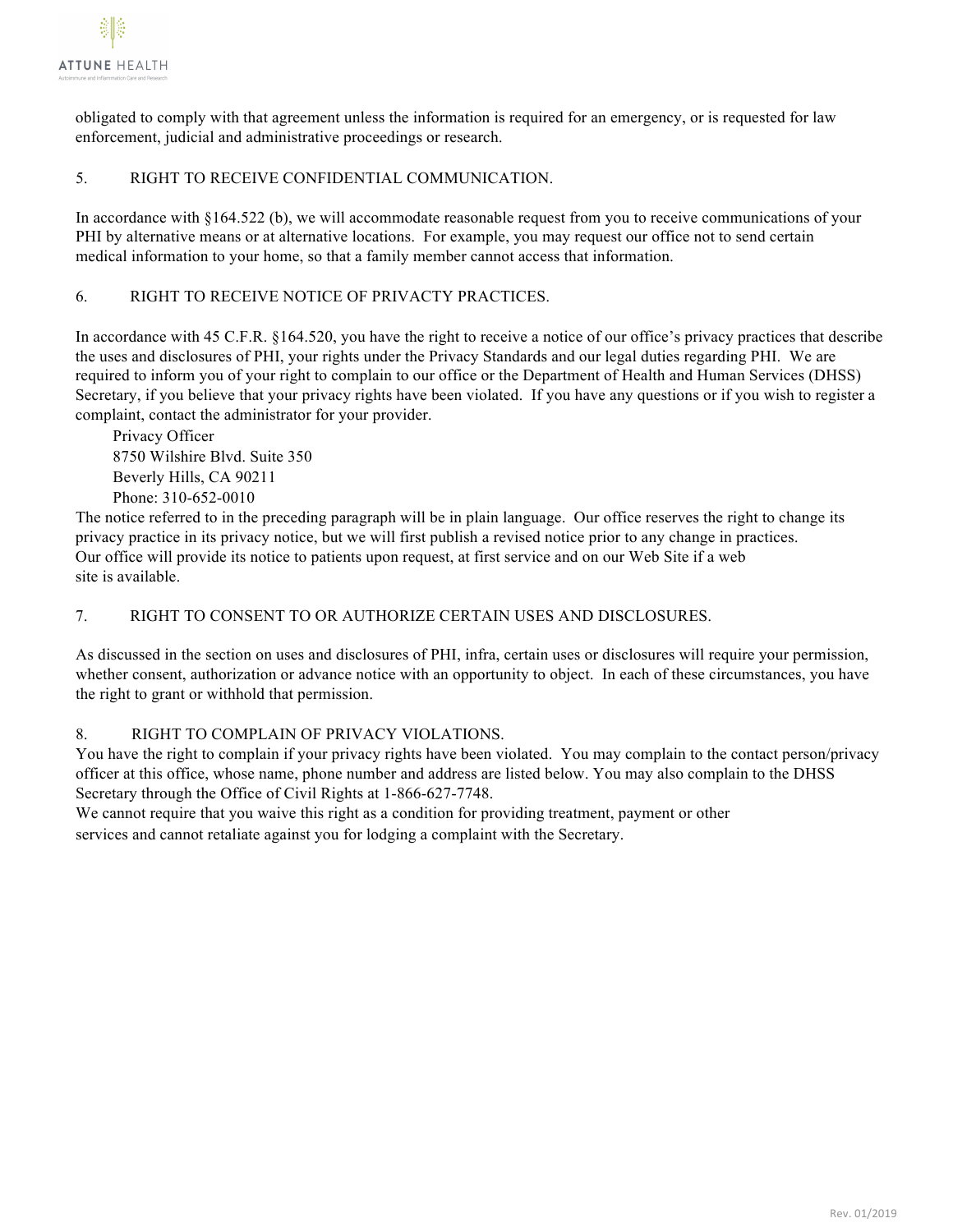# **NOTICE OF PRIVACY PRACTICES**

8750 Wilshire Bvd, Suite 350, Beverly Hills, CA 90211

 IN ACCORDANCE WITH THE HEALTH INSURANCE PORTABILITY AND ACCOUNTABILITY ACT (HIPAA), THIS NOTICE DESCRIBES HOW MEDICAL INFORMATION ABOUT YOU MAY BE USED AND DISCLOSED AND HOW YOU CAN GET ACCESS TO THIS INFORMATION. PLEASE REVIEW IT CAREFULLY.

 If you have any questions about this notice, please contact our Privacy Officer at 8750 Wilshire Blvd., Suite 350, Beverly Hills, CA 90211

- A.
- Who Will Follow This Notice

This Notice describes the privacy practices relating to protected health information ("PHI") followed by the providers at the practice and all of the employees and staff. The doctors, the office employees and staff may share your medical information with each other for treatment, payment of health care operations purposes described in this Notice.

B. Understanding Your Health Record/Information

Each time you visit a physician, hospital or other healthcare provider, a record of your visit is typically made. This record generally contains your symptoms, examinations and test results, diagnosis, treatment and plan for future care or treatment. This information serves as a basis for planning your care and treatment; a means of communication among the doctors and other healthcare providers that are involved in your care; a medical-legal document describing the care you have received; a means by which you or a third-party can verify that services billed were actually provided; a source of data for medical research, education and data collection; a source of information for public health officials charged with improving community health and other healthcare operations.

C. Our Policy Regarding Medical Information

We understand that medical information about you and your health ("PHI") is personal. Our commitment to you is to protect medical information about you. Our office creates a record describing the care and services you receive at our office. This record is necessary in order to provide medical care to you and to comply with certain legal requirements. This notice applies to all of the records created in our office in connection with your care and treatment, whether made by the doctor and/or the employees and staff.

We may be sending automated SMS text/email reminders about your upcoming appointments. If this not authorized, please notify us. Please update us with your contact information, including your phone number regularly. We will only be sending you generic reminders, which include:

- **-** Patient first name
- **-** Appointment date and time
- **-** Provider first and last name
- **-** Location of the appointment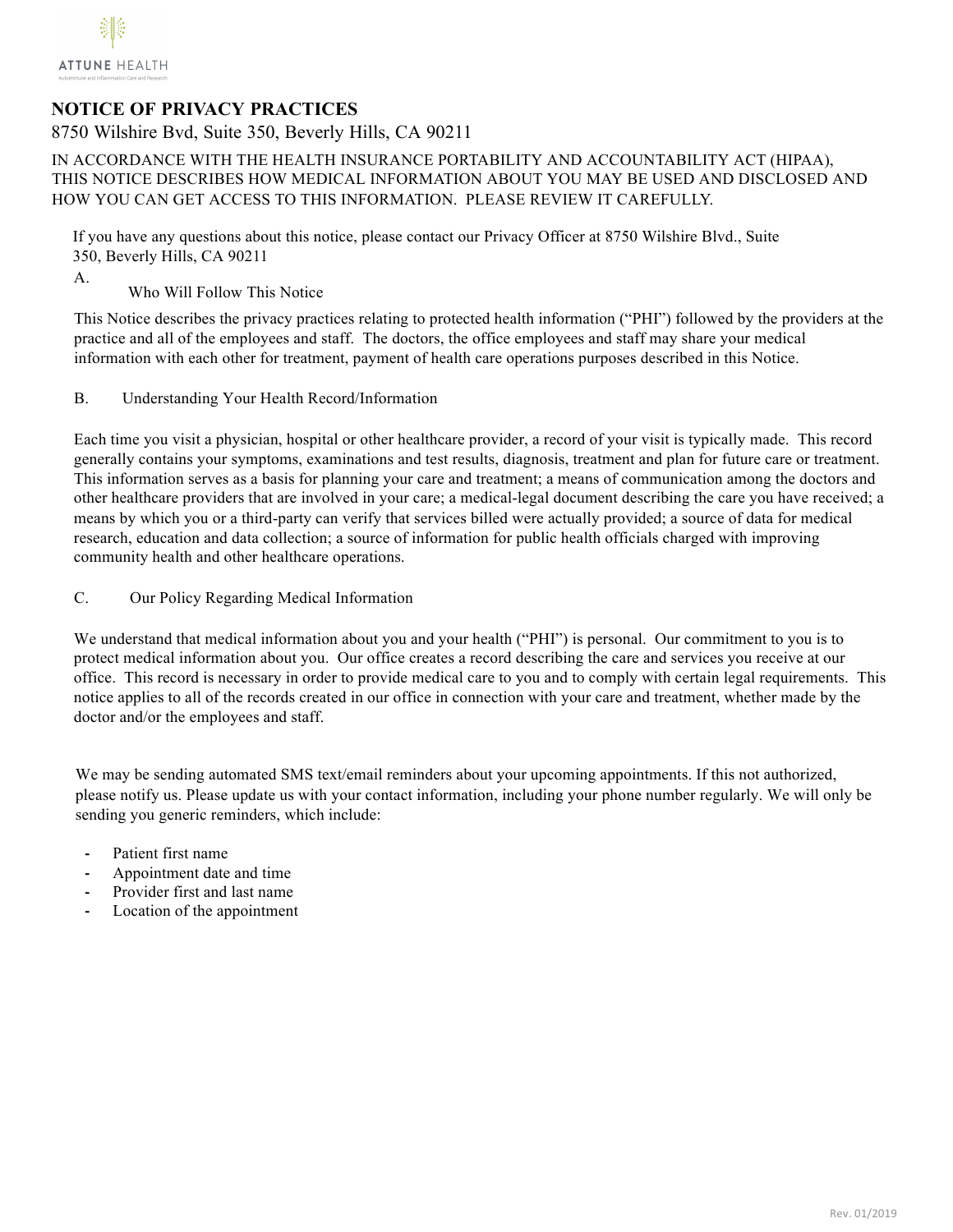

# **PATIENT CONSENT TO NOTICE OF PRIVACY PRACTICES**

 In Accordance with the Health Insurance Portability and Accountability Act (HIPAA), you have been provided with our Notice of Privacy Practices that provides information about how we may use and disclose protected health information ("PHI") about you. The notice provides a more complete description of information uses and disclosures.

As part of your healthcare, we maintain health records that describe your health history, symptoms, examinations and test results, diagnosis, treatment and plans for future care or treatment. This information serves as a basis for planning your care and treatment; a means of communication among other health professionals who contribute to your care; a source of information for applying your diagnosis and healthcare information to bill third parties; a means by which a third-party payer can verify that services billed were actually provided; and a tool for routine healthcare operations such as assessing quality and reviewing the delivery of medical services.

**You have the right to review our Notice before signing this consent.** As provided in our Notice, the terms of our notice and/or privacy practices may change. If we change our Notice and/or privacy practices, we will provide you with a revised copy by mailing it to your then-current address.

You have the right to object to the use of disclosure of your health information. You have the right to request that we restrict how PHI about you is used or disclosed for treatment, payment, or health care operations. We are not required to agree to this restriction, but if we do, we are bound by our agreement.

By signing this form, you consent to our use and disclosure of PHI about you for treatment, payment and healthcare operations in accordance with the Notice of Privacy Practices. You have the right to revoke this consent, in writing, except where we have already made disclosures in reliance on your prior consent.

Initial { } I request the following restrictions to the use or disclosure of my health information:

I have received and read the Notice of Privacy Practices and Patient Individual Rights and consent to the use and disclosure of my health information for treatment, payment, and healthcare operations as described therein.

 $\mathcal{L}_\text{max} = \frac{1}{2} \sum_{i=1}^n \mathcal{L}_\text{max} = \frac{1}{2} \sum_{i=1}^n \mathcal{L}_\text{max} = \frac{1}{2} \sum_{i=1}^n \mathcal{L}_\text{max} = \frac{1}{2} \sum_{i=1}^n \mathcal{L}_\text{max} = \frac{1}{2} \sum_{i=1}^n \mathcal{L}_\text{max} = \frac{1}{2} \sum_{i=1}^n \mathcal{L}_\text{max} = \frac{1}{2} \sum_{i=1}^n \mathcal{L}_\text{max} = \frac{1}{2} \sum_{i=$ 

**Signature:**  $\qquad \qquad$  **Date:**  $\qquad \qquad$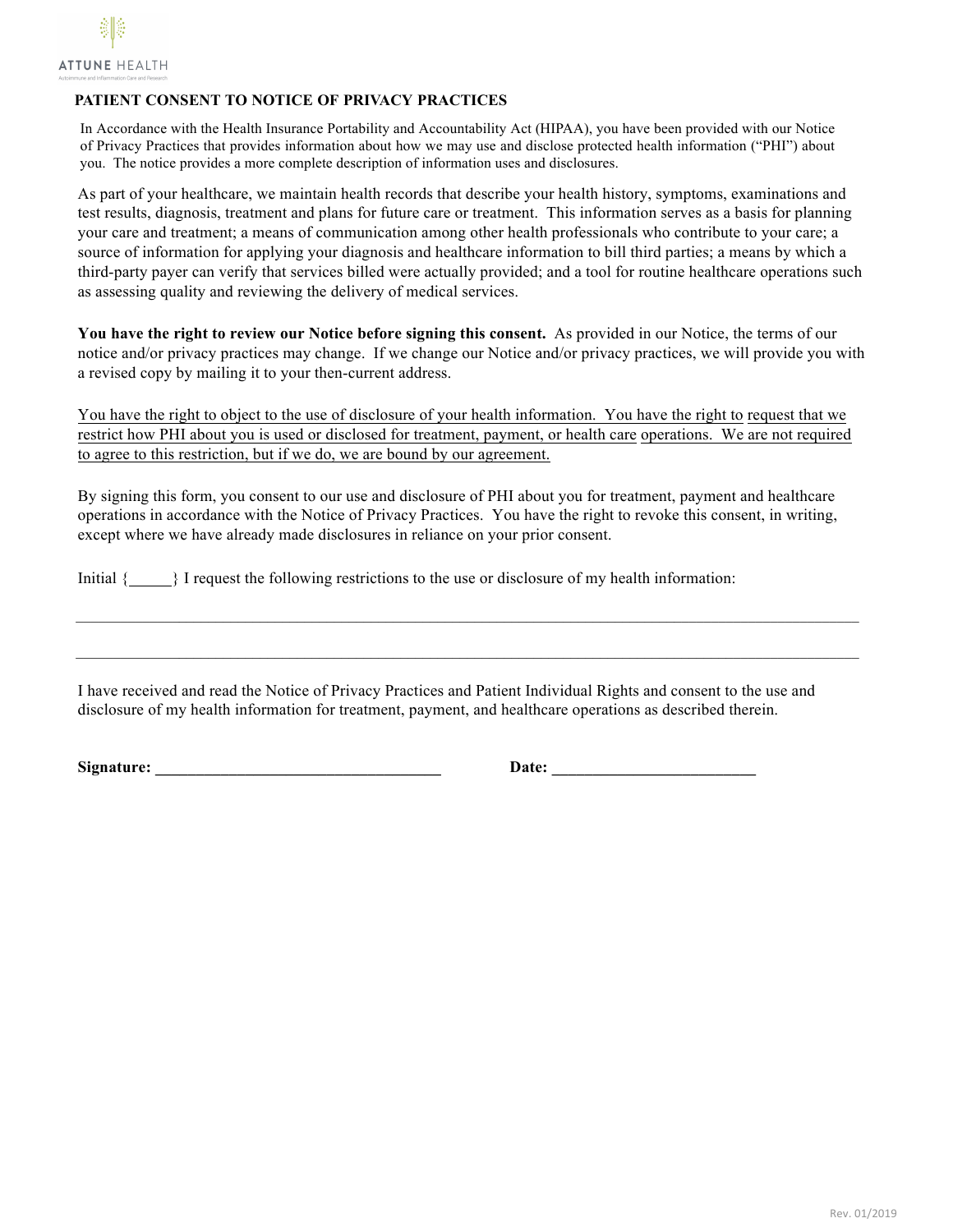

# **Out-of-Network Insurance Policy**

This office is in network with Medicare, Blue Cross, and Blue Shield PPO & EPO. If you have any other insurance, you are NOT in network with our office and we are considered an "Out-of-Network Facility," which means that we are not contracted with your health insurance company. In utilizing our services, please be advised that you may be responsible for an increased co-payment, deductible and co-insurance according to your insurance company's Explanation of Benefits (EOB).

# **Medical Billing Process**

As a courtesy to you, this office will still submit a medical "claim" to your primary (and secondary) health insurance company for processing. It is important that you give us your most current and/or updated information to the office staff, since your complete and current information is necessary to submit an accurate claim form to your health insurance company.

For out of network insurances, if our real time eligibility system cannot verify if your out-of-network deductible has been met, we will collect FULL payment of \$500 (for new patients) and \$250 (for follow up patients) towards your visit. Please be advised this is not the full amount of services rendered at the time of your visit.

After our billing office receives the EOB from your Insurance Carrier, our office will mail you a statement that contains the total cost of the service(s) and/or procedure(s) you received during your visit. You may expect this bill within 30-45 days after the date you saw the physician. If we receive payment from your health insurance company, it will be deducted from your bill by our billing office and any unpaid balance will be billed to you. If you receive payment directly from your Insurance Carrier, it is your responsibility to forward the entire payment received to our office within 5 days of receiving the payment.

Please acknowledge that you have read, understand, and agree to this policy:

| Signature: |  |
|------------|--|
|------------|--|

(310) 652-0010

8750 Wilshire Blvd #350 Beverly Hills, CA 90211 attunehealth.com

REV 2/2022 -DP